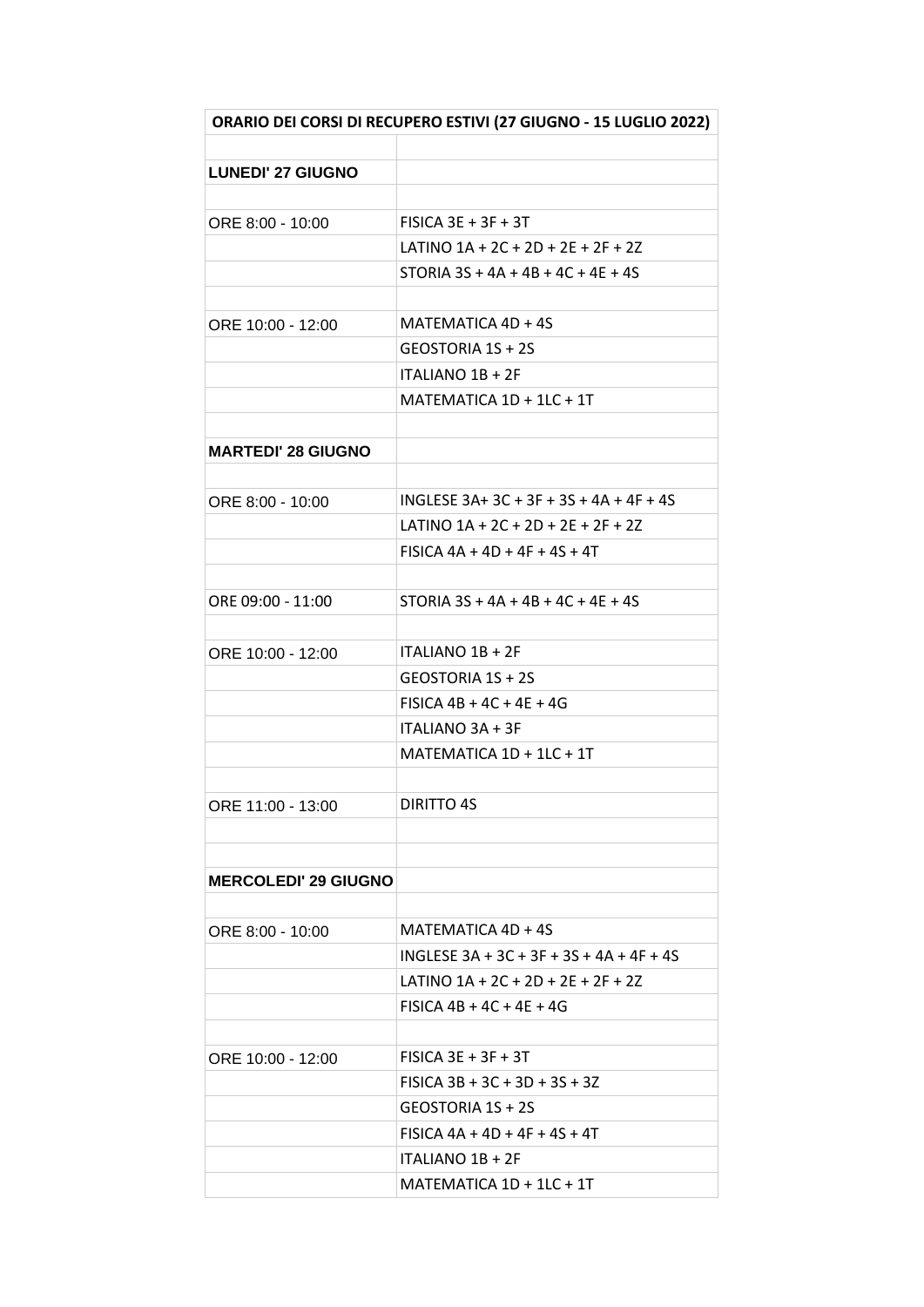| <b>GIOVEDI 30 GIUGNO</b>  |                                         |
|---------------------------|-----------------------------------------|
|                           |                                         |
| ORE 8:00 - 10:00          | INGLESE $3A+3C+3F+3S+4A+4F+4S$          |
|                           | LATINO 1A + 2C + 2D + 2E + 2F + 2Z      |
|                           | FISICA $4B + 4C + 4E + 4G$              |
|                           |                                         |
|                           |                                         |
| ORE 10:00 - 12:00         | $FISICA 3B + 3C + 3D + 3S + 3Z$         |
|                           | FISICA $4A + 4D + 4F + 4S + 4T$         |
|                           | ITALIANO 1B + 2F                        |
|                           | MATEMATICA $1D + 1LC + 1T$              |
|                           |                                         |
| <b>VENERDI' 01 LUGLIO</b> |                                         |
|                           |                                         |
| ORE 8:00 - 10:00          | MATEMATICA 4D + 4S                      |
|                           | INGLESE 3A+ 3C + 3F + 3S + 4A + 4F + 4S |
|                           | FISICA $4B + 4C + 4E + 4G$              |
|                           |                                         |
| ORE 10:00 - 12:00         | $FISICA 3E + 3F + 3T$                   |
|                           | $FISICA 3B + 3C + 3D + 3S + 3Z$         |
|                           | STORIA $3S + 4A + 4B + 4C + 4E + 4S$    |
|                           | $FISICA 4A + 4D + 4F + 4S + 4T$         |
|                           | MATEMATICA 1D + 1LC + 1T                |
|                           |                                         |
| <b>SABATO O2 LUGLIO</b>   |                                         |
|                           |                                         |
| ORE 8:00 - 10:00          | $FISICA 3B + 3C + 3D + 3S + 3Z$         |
|                           |                                         |
|                           |                                         |
| ORE 10:00 - 12:00         | MATEMATICA 2B + 2C + 2D + 2T + 2Z       |
|                           |                                         |
| <b>LUNEDI' 4 LUGLIO</b>   |                                         |
|                           |                                         |
| ORE 8:00 - 10:00          | $INGIESE 1A + 1B + 1S + 2A + 2B + 2F$   |
|                           | MATEMATICA $4A + 4B + 4C + 4E + 4G$     |
|                           | MATEMATICA 2B + 2C + 2D + 2T + 2Z       |
|                           |                                         |
| ORE 9:00 - 11:00          | MATEMATICA 3A + 3C + 3E + 3F + 3Z       |
|                           |                                         |
| ORE 11:00 - 13:00         | MATEMATICA 3B + 3D + 3G + 3S            |
|                           |                                         |
|                           |                                         |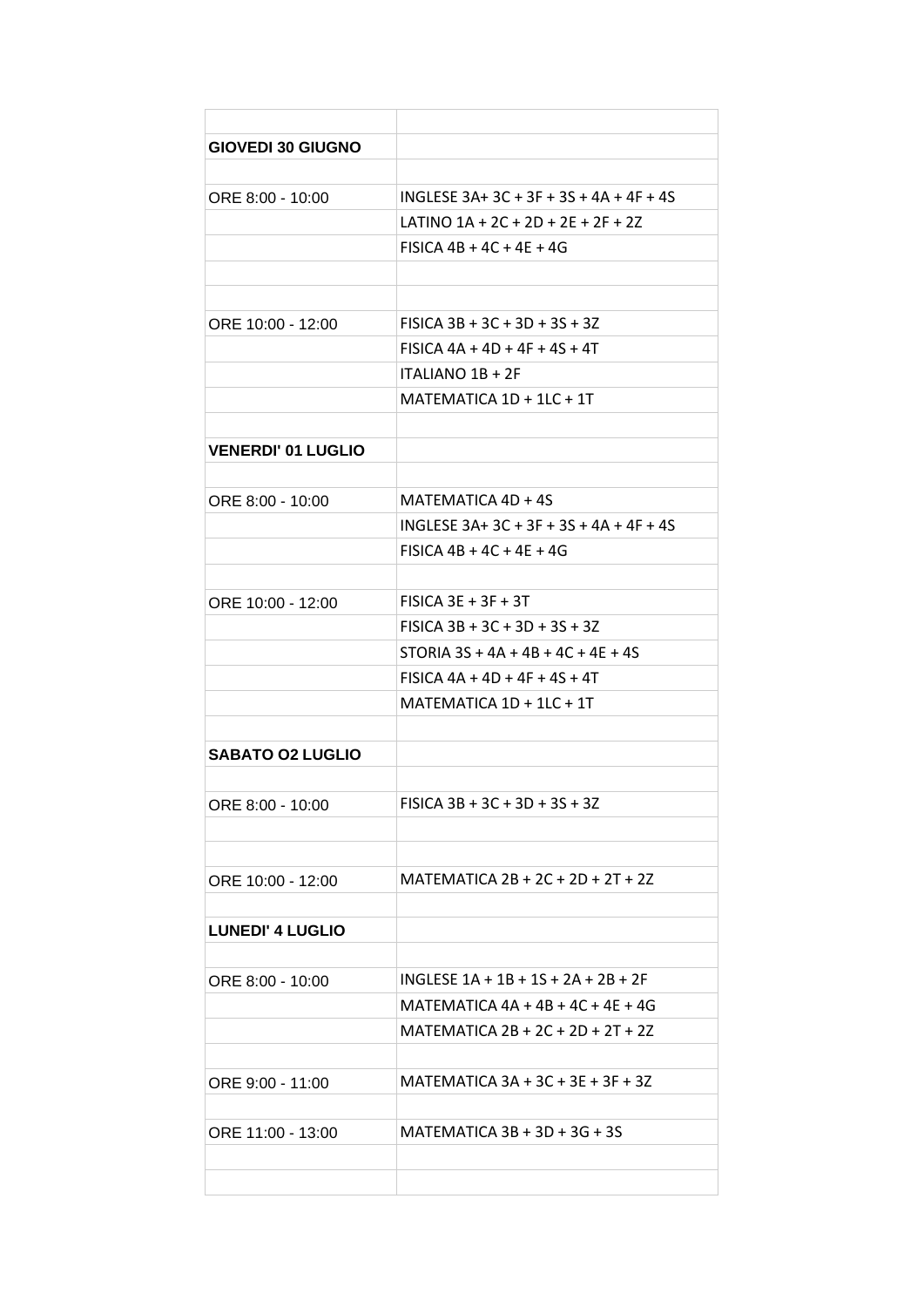| ORE 10:00 - 12:00          | MATEMATICA $1A + 1B + 1LB + 1S$       |
|----------------------------|---------------------------------------|
|                            | MATEMATICA $2A + 2E + 2F + 2S$        |
|                            |                                       |
| ORE 11:00 - 13:00          | DIRITTO 4S                            |
|                            |                                       |
|                            |                                       |
| <b>MARTEDI'S LUGLIO</b>    |                                       |
|                            |                                       |
| ORE 8:00 - 10:00           | $INGLESE 1A + 1B + 1S + 2A + 2B + 2F$ |
|                            | MATEMATICA 2B + 2C + 2D + 2T + 2Z     |
|                            | MATEMATICA $4A + 4B + 4C + 4E + 4G$   |
|                            |                                       |
| ORE 9:00 - 11:00           | MATEMATICA $3A + 3C + 3E + 3F + 3Z$   |
|                            |                                       |
| ORE 11:00 - 13:00          | MATEMATICA $3B + 3D + 3G + 3S$        |
|                            | LATINO $3A + 3F + 3Z$                 |
|                            |                                       |
| ORE 10:00 - 12:00          | MATEMATICA $1A + 1B + 1LB + 1S$       |
|                            | MATEMATICA $2A + 2E + 2F + 2S$        |
|                            |                                       |
| ORE 11:00 - 13:00          | DIRITTO 4S                            |
|                            |                                       |
| <b>MERCOLEDI' 6 LUGLIO</b> |                                       |
|                            |                                       |
| ORE 8:00 - 10:00           | $INGLESE 1A + 1B + 1S + 2A + 2B + 2F$ |
|                            | MATEMATICA $2B + 2C + 2D + 2T + 2Z$   |
|                            | MATEMATICA $4A + 4B + 4C + 4E + 4G$   |
|                            |                                       |
| ORE 9:00 - 11:00           | MATEMATICA 3A + 3C + 3E + 3F + 3Z     |
|                            |                                       |
| ORE 11:00 - 13:00          | MATEMATICA $3B + 3D + 3G + 3S$        |
|                            | LATINO $3A + 3E + 3Z$                 |
|                            |                                       |
| ORE 10:00 - 12:00          | MATEMATICA $1A + 1B + 1LB + 1S$       |
|                            | MATEMATICA 2A + 2E + 2F+ 2S           |
|                            |                                       |
|                            |                                       |
| ORE 11:00 - 13:00          | <b>DIRITTO 4S</b>                     |
|                            |                                       |
| <b>GIOVEDI 7 LUGLIO</b>    |                                       |
|                            |                                       |
| ORE 8:00 - 10:00           | $INGLESE 1A + 1B + 1S + 2A + 2B + 2F$ |
|                            | MATEMATICA 2B + 2C + 2D + 2T + 2Z     |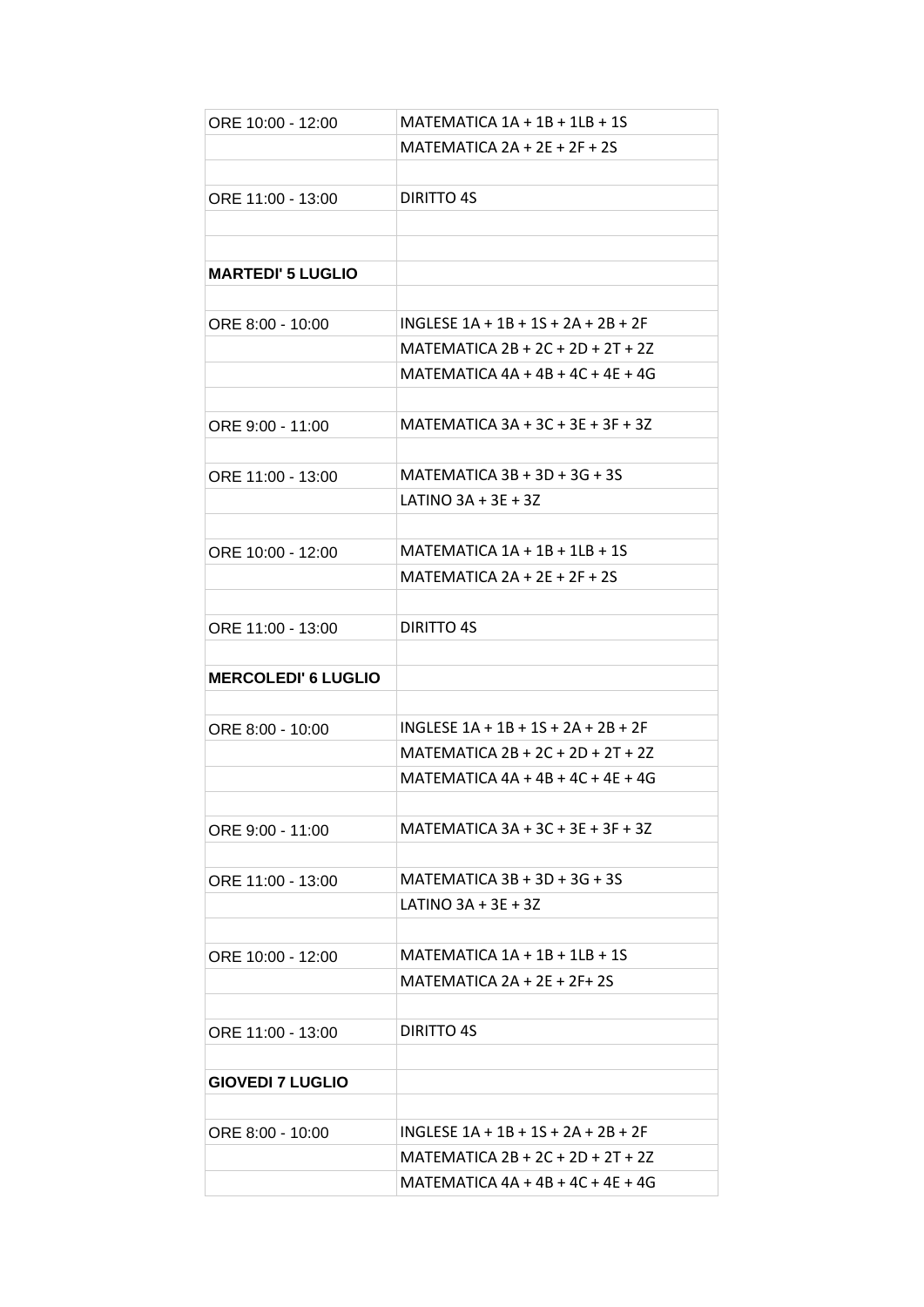| ORE 9:00 - 11:00         | MATEMATICA $3A + 3C + 3E + 3F + 3Z$  |
|--------------------------|--------------------------------------|
|                          |                                      |
| ORE 11:00 - 13:00        | MATEMATICA $3B + 3D + 3G + 3S$       |
|                          | LATINO $3A + 3E + 3Z$                |
|                          |                                      |
| ORE 10:00 - 12:00        | MATEMATICA $1A + 1B + 1LB + 1S$      |
|                          | MATEMATICA $2A + 2E + 2F + 2S$       |
|                          | ITALIANO 4D + 4S                     |
|                          |                                      |
|                          |                                      |
| <b>VENERDI'S LUGLIO</b>  |                                      |
|                          |                                      |
| ORE 8:00 - 10:00         | FISICA $4A + 4D + 4F + 4S + 4T$      |
|                          | SCIENZE $1B + 1LB + 1LC + 1T$        |
|                          |                                      |
| ORE 9:00 - 11:00         | MATEMATICA $3A + 3C + 3E + 3F + 3Z$  |
|                          |                                      |
| ORE 11:00 - 13:00        | MATEMATICA $3B + 3D + 3G + 3S$       |
|                          | LATINO $3A + 3E + 3Z$                |
|                          |                                      |
| ORE 10:00 - 12:00        | MATEMATICA 1A + 1B + 1LB + 1S        |
|                          | MATEMATICA $2A + 2E + 2F + 2S$       |
|                          | FISICA $4B + 4C + 4E + 4G$           |
|                          | ITALIANO 4D + 4S                     |
|                          | <b>SCIENZE 2C</b>                    |
|                          |                                      |
| <b>SABATO 9 LUGLIO</b>   |                                      |
|                          |                                      |
| ORE 8:00 - 10:00         | FILOSOFIA $3A + 3D + 3S + 4A$        |
|                          |                                      |
| Ore 10:00 - 12:00        | ITALIANO 3A + 3F                     |
|                          | $FISICA 3B + 3C + 3D + 3S + 3Z$      |
|                          |                                      |
| <b>LUNEDI' 11 LUGLIO</b> |                                      |
|                          |                                      |
| ORE 8:00 - 10:00         | FILOSOFIA $3A + 3D + 3S + 4A$        |
|                          | FISICA $2A + 2B + 2C + 2D + 2E + 2S$ |
|                          | $FISICA 3E + 3F + 3T$                |
|                          | SCIENZE $1B + 1LB + 1LC + 1T$        |
|                          | MATEMATICA $4A + 4B + 4C + 4E + 4G$  |
|                          |                                      |
|                          |                                      |